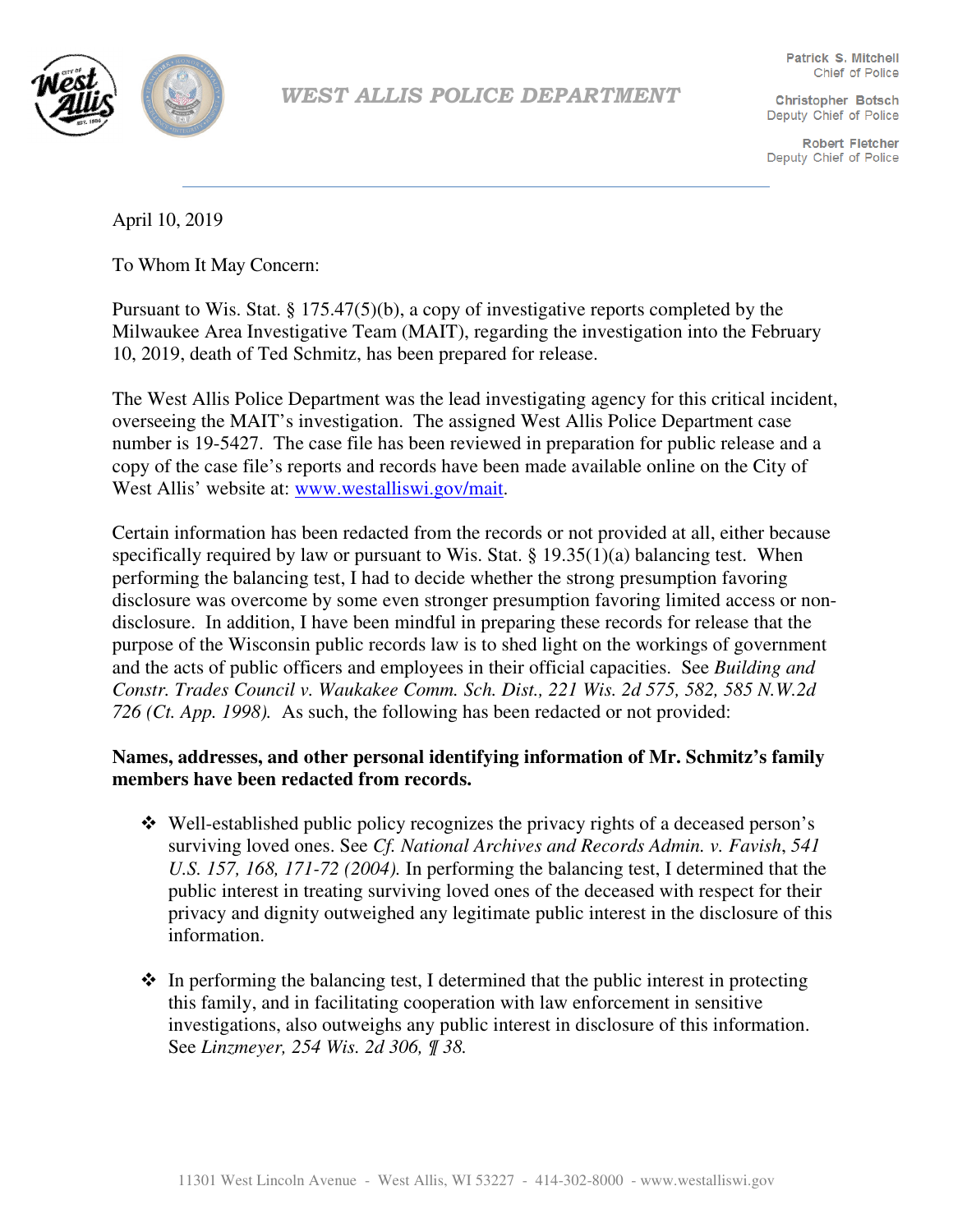

**Robert Fletcher** Deputy Chief of Police

# **Names, addresses, and other personal identifying information of witnesses and others mentioned by individuals interviewed have been redacted from records.**

 $\hat{\mathbf{v}}$  In performing the balancing test, I determined that the public interest in protecting the ability of law enforcement to gather information when conducting sensitive investigations and in protecting the privacy of citizens involved in these investigations outweighs any legitimate public interest in disclosure of identifying information that could identify witnesses and other individuals referenced by witnesses. Wis. Stat. § 19.31; *Linzmeyer, 254 Wis. 2d 306, ¶¶ 30, 32, 39, 41*. Due to the sensitive and sometimes controversial nature of these types of incidents, public disclosure of the full names and other identifying information for individuals interviewed or mentioned during interviews could expose these individuals to unwanted public scrutiny, criticism or pressure from outside sources, which could have a chilling effect on future witnesses' willingness to come forward and cooperate with law enforcement in investigations of similar incidents.

## **Information about the victimization of individuals and businesses named in the case file has been redacted from records.**

- State and federal law recognizes rights of privacy and dignity for crime victims and their families.
- The Wisconsin Constitution, art. I, § 9m, states that crime victims should be treated with "fairness, dignity, and respect for their privacy." Wisconsin Stat. § 950.04(1v)(ag),  $(1v)(dr)$ , and  $(2w)(dm)$  further emphasize the importance of the privacy rights of victims and witnesses.
- $\hat{\mathbf{v}}$  The Wisconsin Statutes recognize that this state constitutional right must be honored vigorously by law enforcement agencies. The statutes further recognize that crime victims include both persons against whom crimes have been committed and a deceased victim's family members. See Wis. Stat. § 950.01 and 950.02(4)(a).
- $\triangle$  The Wisconsin Supreme Court, speaking of both Wis. Const. art. I, § 9, and related statutes concerning the rights of crime victims, has instructed that "justice requires that all who are engaged in the prosecution of crimes make every effort to minimize further suffering by crime victims." See *2005 WI 17, ¶ 26, 278 Wis. 2d 216, 692 N.W.2d 623*.
- The increased level of embarrassment would have a chilling effect on future witnesses or victims coming forward.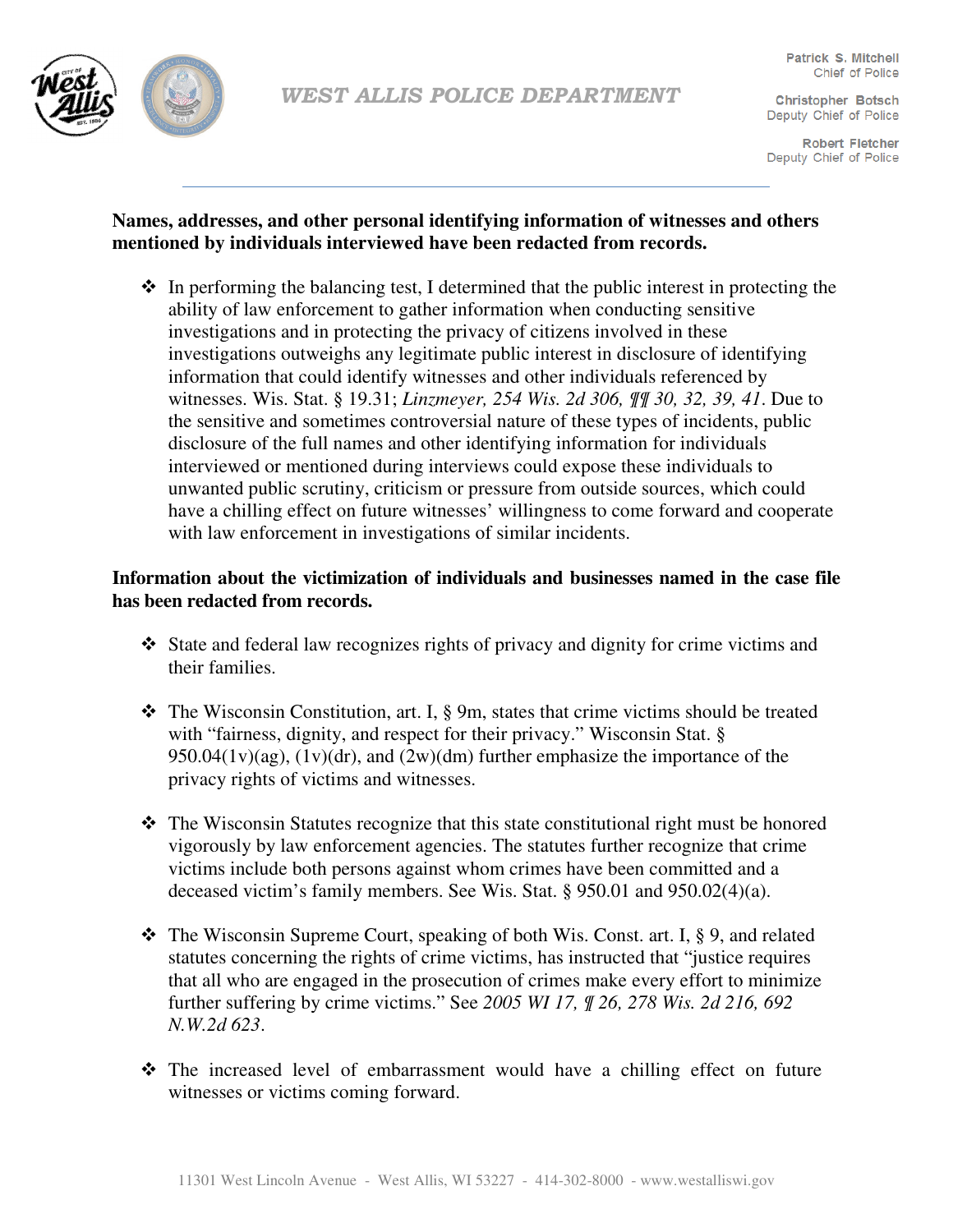

**Robert Fletcher** Deputy Chief of Police

 $\cdot \cdot$  In performing the balancing test, I determined that the balance favors nondisclosure of the victim's identity and that the public's right to be informed of the affairs of government is outweighed by the victim's right to privacy. This is particularly so given the sensitive nature of the matter and potential for additional trauma to the victim if the identity is released.

## S**ocial security number(s) have been redacted from records.**

- $\div$  Social security numbers obtained or maintained by an authority pursuant to a provision of 42 U.S.C.  $\S$  405(c)(2)(C)(viii)(I) are exempt from disclosure.
- This information has also been redacted to protect against identity theft or other unauthorized use.

## **Driver's license number(s) have been redacted from records.**

- The Federal Driver's Privacy Protection Act (DPPA) (18 USC Wis. State Statute 2721) prohibits the disclosure of certain "personal information" or "highly restricted personal information" which originates from a State motor vehicle record. Under current controlling law, disclosure of each item "personal information" or "highly restricted personal information" must be justified by the specific permissible use identified below. Failure to provide such justification may result in redaction of the record requested. Such information shall not knowingly be disclosed or otherwise made available without the express consent of the person to whom the information pertains or unless specifically permitted by the DPPA.
- This information has also been redacted to protect against identity theft or other unauthorized use.

## **Account number(s) associated with customer accounts and financial institutions have been redacted from records.**

- $\bullet$  In performing the balancing test, I determined that the public policy in favor of protecting confidentiality of this economically valuable individually identifiable information and preventing its misuse upon any subsequent disclosure, as well as the public policies outlined in Wis. Stat. § 801.19, 801.20, and 801.21, outweighs any public interest in disclosure of the unique information of individual persons.
- This information has also been redacted to protect against identity theft or other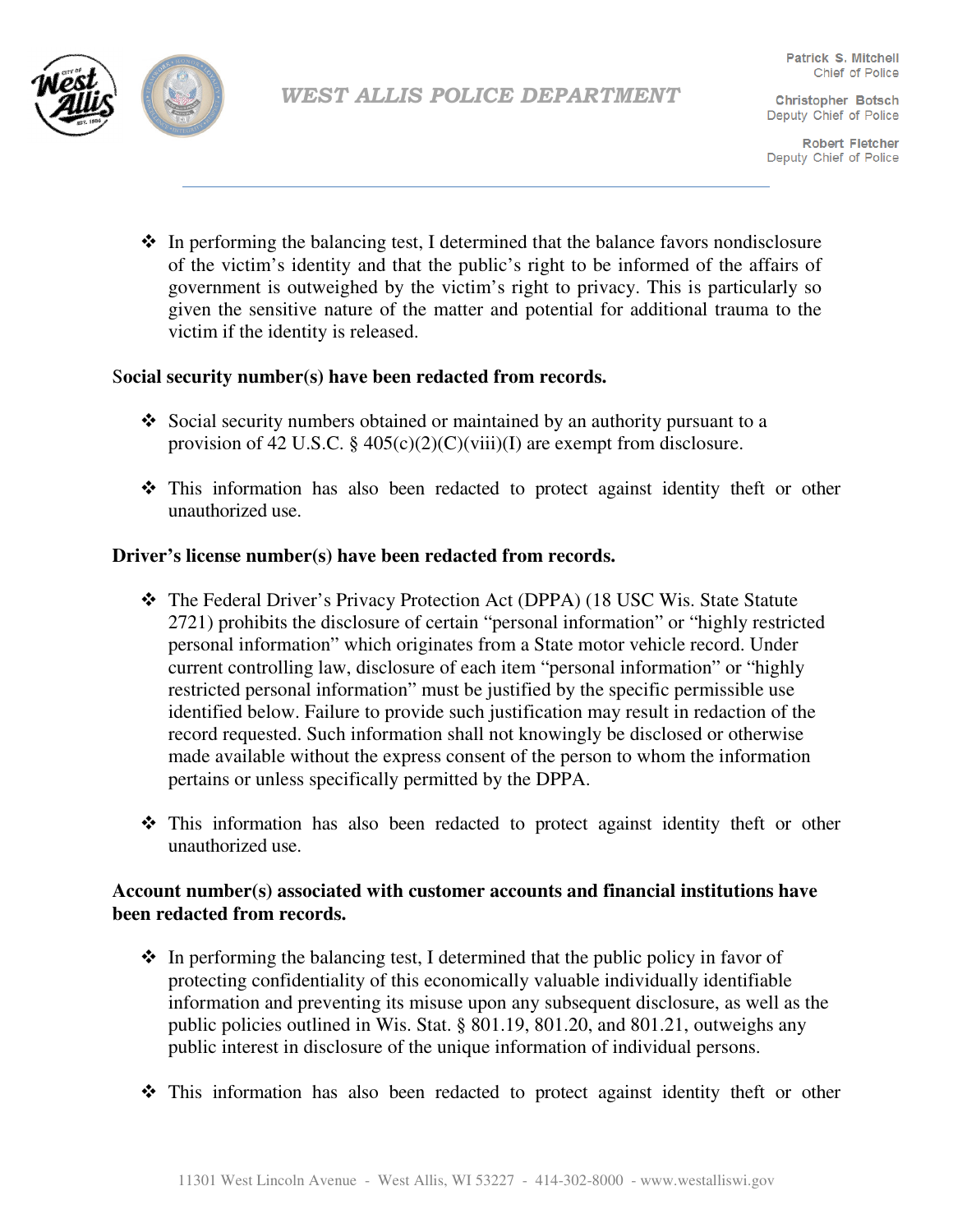

**Robert Fletcher** Deputy Chief of Police

unauthorized use.

#### **Birth date(s) of specific law enforcement officer(s) have been redacted from records.**

- $\div$  In performing the balancing test, I determined that the public interest in avoiding unnecessary intrusion into the personal lives of law enforcement officers mentioned in a law enforcement report outweighs any legitimate public interest in information about the conduct of governmental affairs. See *Hempel, 284 Wis. 2d 162, ¶28, Linzmeyer, 254 Wis. 2d 306, ¶38*
- This information has also been redacted to protect against identity theft or other unauthorized use.

### **Direct telephone number(s) assigned to specific law enforcement officer(s) have been redacted from records.**

 $\cdot$  In performing the balancing test, I determined that the strong public interest in effective investigation and prosecution of criminal activity outweighs any public interest in disclosure of these direct telephone numbers of law enforcement officers. Allowing the direct telephone numbers of law enforcement officers to become publically known would have an adverse effect on the officers' future ability to investigate criminal activity because the phones are used for undercover calls and other investigative business where it is essential to prevent a caller from recognizing the number as belonging to law enforcement in order to protect the safety of law enforcement personnel, informants, and others involved in an investigation. See *Linzmeyer, 254 Wis. 2d 306 ¶¶ 30, 32, 39*.

## **Specific information identifying routine shifts worked by law enforcement officers and how they spend time in their personal lives has been redacted from records.**

- $\bullet$  In performing the balancing test, I determined that the public interest in protecting the security of the officers, the officers' families, and the officers' homes outweighs any public interest in information regarding their routine shifts. See *Linzmeyer, 254 Wis. 2d 306, ¶ 38.*
- $\div$  In performing the balancing test, I determined that the public interest in avoiding unnecessary intrusion into the personal lives of law enforcement officers mentioned in a law enforcement report outweighs any legitimate public interest in information about the conduct of governmental affairs. See *Hempel, 284 Wis. 2d 162, ¶28, Linzmeyer, 254 Wis. 2d 306, ¶38*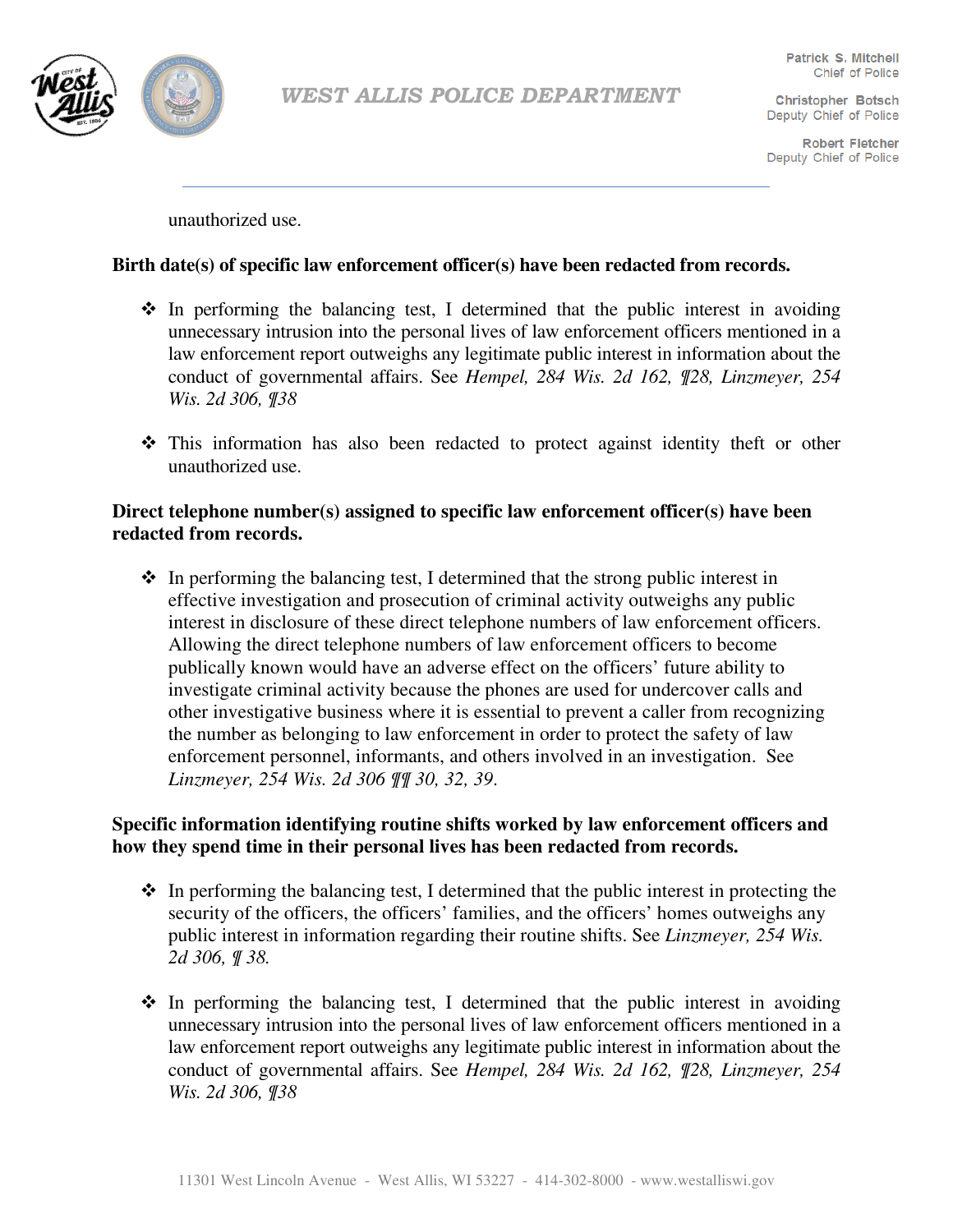

**Robert Fletcher** Deputy Chief of Police

## **Serial number(s) of firearm(s) have been redacted from records.**

 $\cdot$  In performing the balancing test, I concluded that public policy in favor of protecting confidentiality of this individually identifiable information outweighs any public interest in the disclosure of a firearms serial number. Furthermore, the nature of the Firearm Owner's Protection Act (FOPA), which amended 18 U.S. Code §§ 921 – 931, outlines protections of the owners of firearms.

**Records from Wisconsin's TIME System, specifically one or more driving records and one or more criminal histories, has been redacted from records. Additionally, a 70 page document about Mr. Schmitz from Wisconsin's TIME System is not being provided.** 

- *TIME System:* Wisconsin's computerized shared information system for local law enforcement agencies administered by the State of Wisconsin, Department of Justice-Criminal Information Bureau (CIB). The TIME system includes information from: Wisconsin Crime Information Bureau (CIB), FBI National Crime Information Center (NCIC), FBI Criminal Justice Information Services (CJIS), National Law Enforcement Telecommunication System (NLETS), National Insurance Crime Bureau (NICB), Canadian Police Information Centre (CPIC), Wisconsin Department of Transportation (WisDOT), Wisconsin Department of Natural Resources (DNR) and Wisconsin Department of Corrections (DOC).
- According to the Wisconsin Department of Justice, *information contained in the various files available via the TIME System is for the use of law enforcement and criminal justice professionals for law enforcement and criminal justice purposes only. While some of the information contained in these files may be available to the public under applicable state laws, each TIME System agency is only authorized to release information from their own files. If a member of the public wishes to obtain information from one of the files they must contact the agency that owns the files, i.e., the Department of Transportation for driver's license information, the CIB for Wisconsin adult criminal history information, etc.*

## **A shift schedule from the Waukesha County Sheriff's Office is not being provided.**

- $\triangle$  Public policies favor public safety and effective law enforcement. Public policies are against disclosure of law enforcement techniques and information that, if made public, could cause interference with police business.
- *Portage Daily Register*, 2008 WI App 30, ¶¶ 23-26.